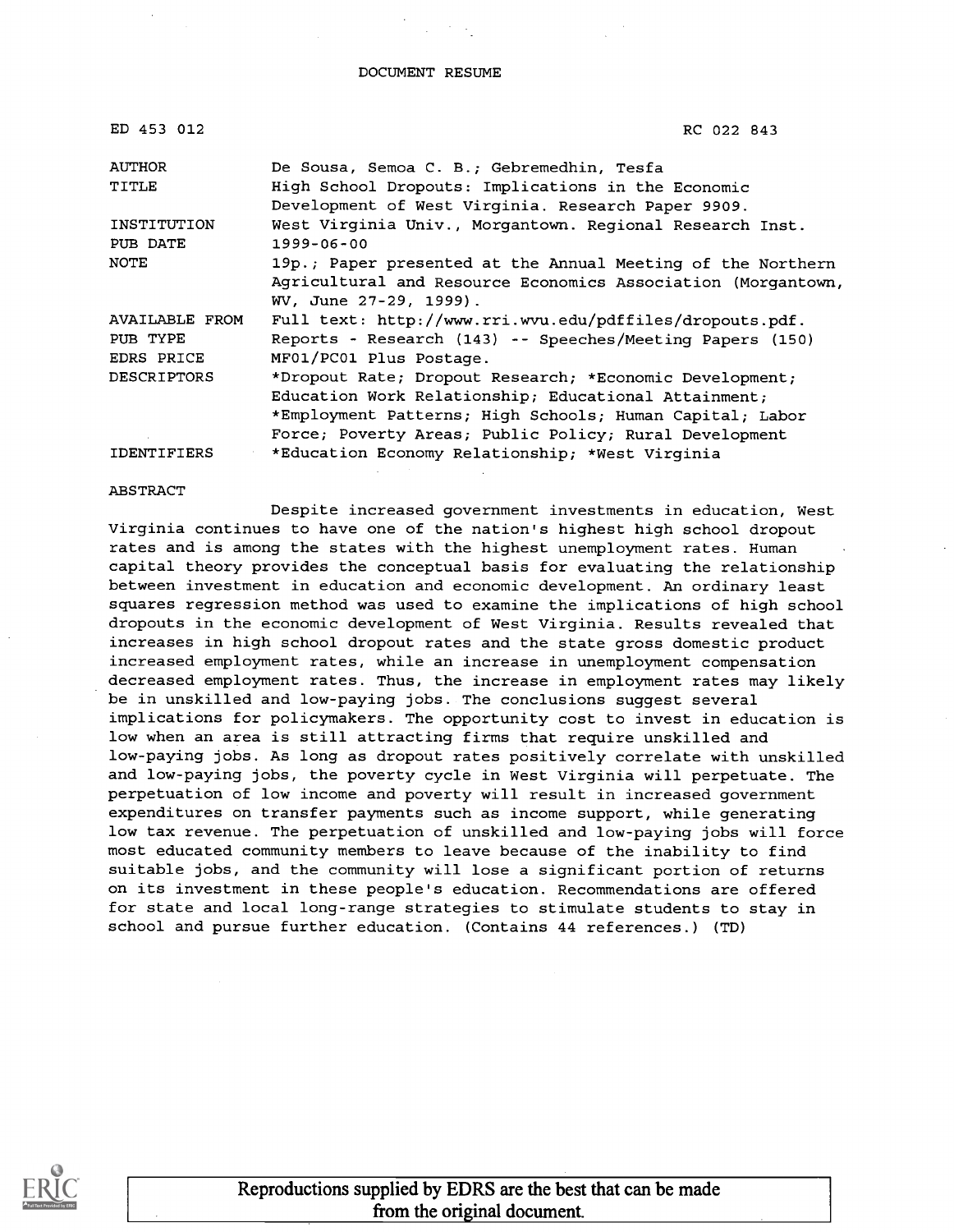# High School Dropouts: Implications in the Economic Development of West Virginia

By

## Semoa C. B. De Sousa and Tesfa Gebremedhin

RESEARCH PAPER 9909

#### U.S. DEPARTMENT OF EDUCATION Office of Educational Research and Improvement EDUCATIONAL RESOURCES INFORMATION CENTER (ERIC) This document has been reproduced as received from the person or organization originating it. Minor changes have been made to improve reproduction quality. Points of view or opinions stated in this document do not necessarily represent official OERI position or policy. "PERMISSION TO REPRODUCE THIS MATERIAL HAS BEEN GRANTED BY <u>Semoa C.B</u><br>De Sousa TO THE EDUCATIONAL RESOURCES

INFORMATION CENTER (ERIC)."

ABSTRACT: An ordinary least squares (OLS) regression method was used to evaluate the relative importance of high school dropout rates and other economic factors that could explain the economic development in West Virginia, as represented by the employment rates. The empirical results revealed that an increase in the high school dropout rates and the State GDP increased the employment rates while the increase in unemployment compensation decreased employment rates. Thus, the increase in the employment rates may likely be on unskilled and low paying jobs.

Selected paper presented at the Northern Agricultural and Resource Economics Association annual meeting, Morgantown, WV, June 27-29, 1999.

The authors are, respectively, Graduate Research Assistant and Professor of Agricultural and Resource Economics, West Virginia University, Morgantown, West Virginia.

# BEST COPY AVAILABLE

۵è

þ

ED 453 012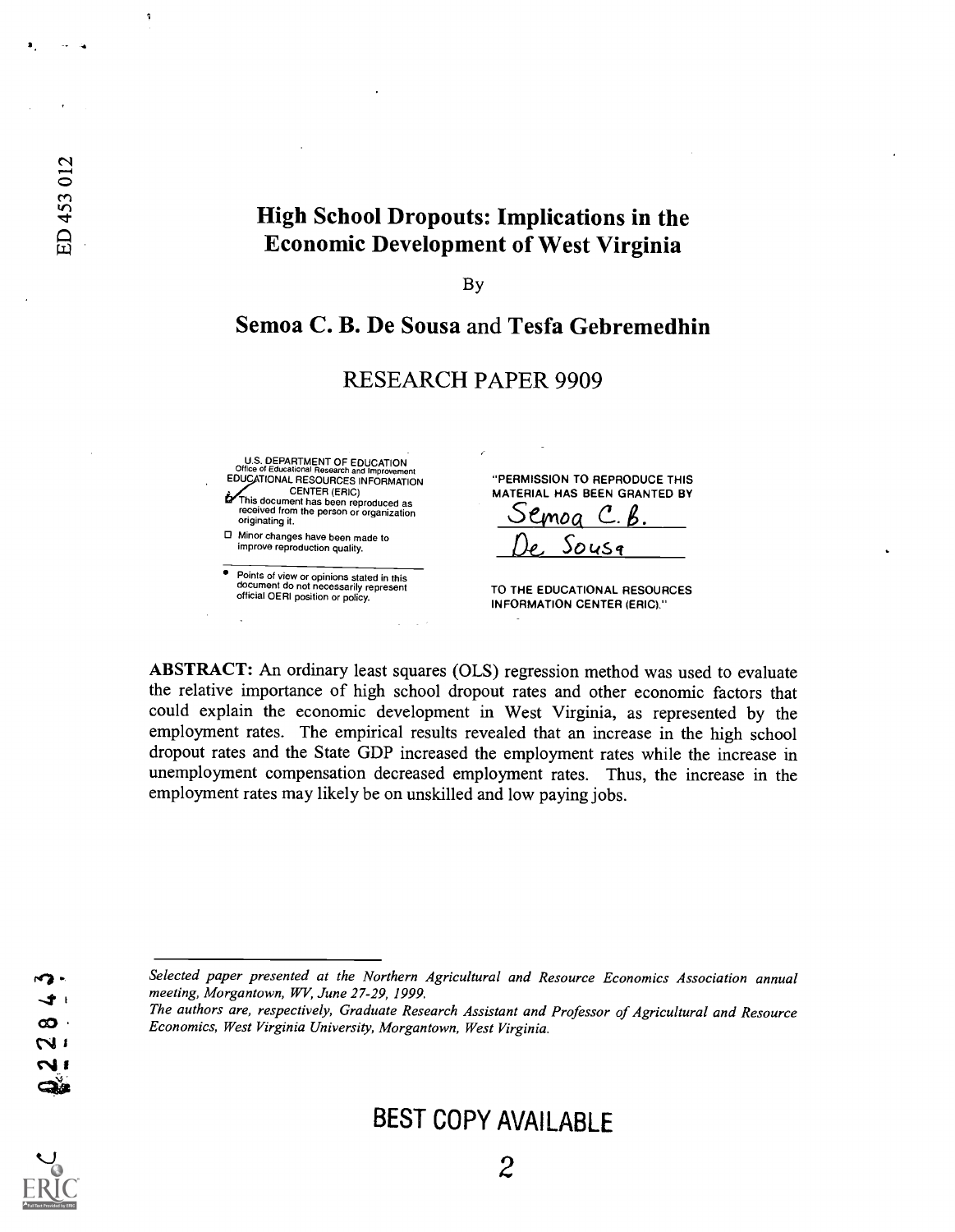## HIGH SCHOOL DROPOUTS: IMPLICATIONS IN THE ECONOMIC DEVELOPMENT OF WEST VIRGINIA

## INTRODUCTION

West Virginia has traditionally lagged behind other states by virtually any measure of human capital development, and still contains a solid block of counties with low educational attainment (Gebremedhin, Odell, 1996). The state also faces constant economic decline consistent with those found in rural areas nationwide. Despite an increase in the government expenditure on human capital formation through investment in education, West Virginia continues to have one of the nation's highest and chronic high-school dropout rates, and is among the states with the highest unemployment rates. Students are dropping out of high school without any regard for future adverse economic effects. It is reasonable to assume that the chronic high school dropout rate is closely associated with the lack of job opportunities in the state and constitute a threat to future economic development of West Virginia.

Despite the increases in government expenditures on investment in education for human capital formation, one of the major social and economic problems confronting the state of West Virginia is the persistent high school dropout rate. According to the National Center for Educational Statistics (1995) the high school dropout rate in West Virginia was around 16 percent between 1993-94 compared to 11 percent at the national level in the same years. These relatively high high-school dropout figures might be a strong indicator of the future shortages in the number of students adequately prepared for entry into the labor force. This situation may create a mismatch between the types of jobs available and the skills and education of West Virginia's labor force.



2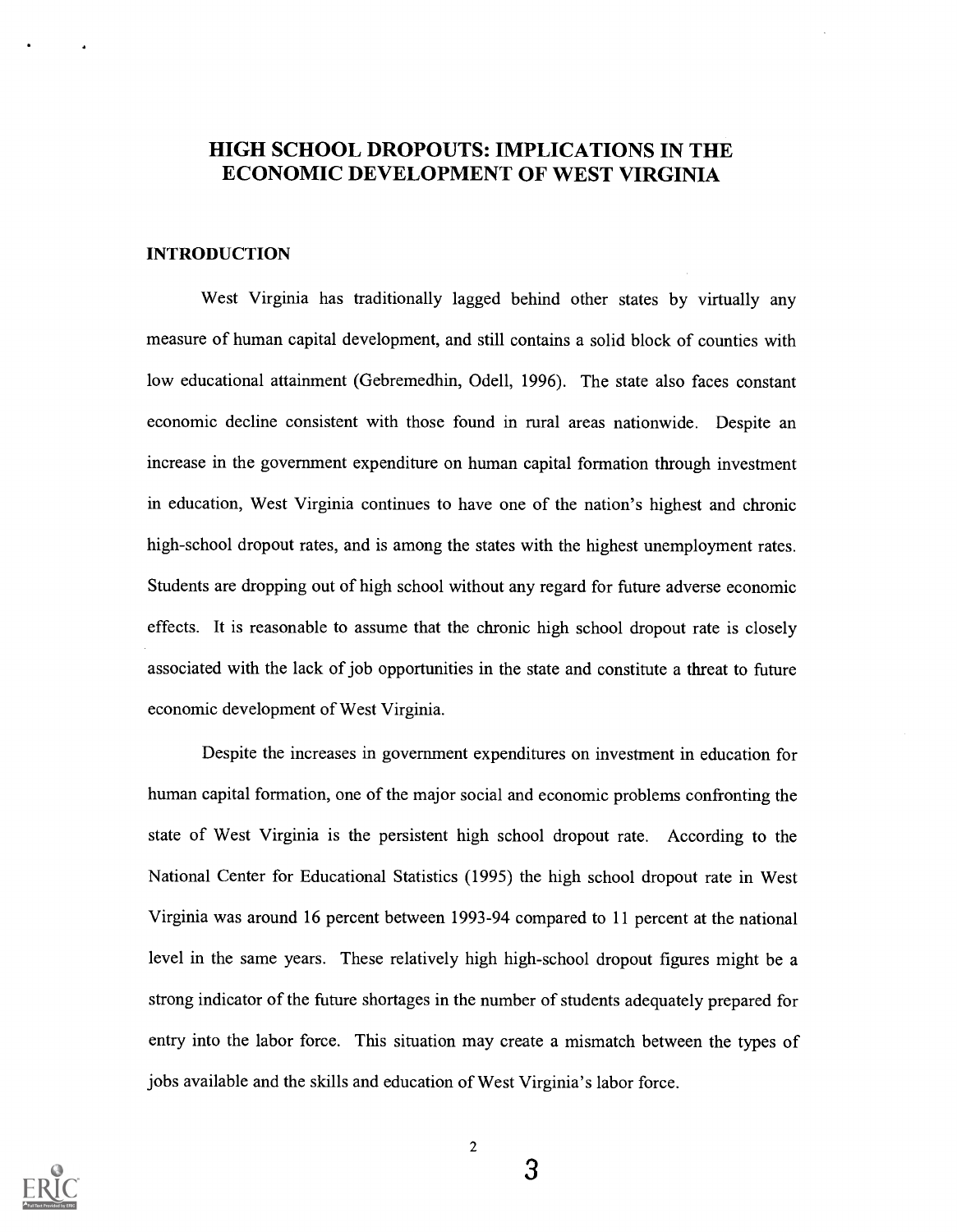Bickel et al., (1991) contend that nearly 40 percent of all students dropped-out before reaching  $8<sup>th</sup>$  grade, and only 33 percent of the state's high school graduates enrolled in college or university. In 1994, though the high school graduate rate increased, the percentage of those graduates that enrolled in college or university decreased to 24 percent (Almanac of Higher Education, 1995). Comparing between high school dropouts and high school graduates, studies of the Bureau of Census (1990) indicates that high school dropouts consistently have higher unemployment rates than high school graduates. For example, in 1990 about 36 percent of the high school dropouts were unemployed as compared to 21 percent of high school graduates. According to Indiana Career and Postsecondary Advancement Center (ICPAC, 1998), in 1997 9.4 percent of high school dropouts were unemployed as compared to 5.4 percent of high school graduates and 1.7 percent of college graduates.

Other studies (U S Department of Education, 1996) have also shown that high school dropouts who succeeded in finding jobs earn less money compared to high school graduates. For example, the National Center for Educational Statistics (1997) indicates that in 1987 the high school dropouts earned \$0.67 for every dollar a high school graduate earned; however, in 1995 the high school dropouts earned only \$0.48 for every dollar earned by a high school graduate. To this effect, increased investment in education, as indicated in various studies, is associated with declines in the high school dropout rate and increases in workers' skills which result in a more productive labor force that is vital for rural development and economic growth.

The high rate of high school dropouts not participating in the labor force have no future perspective in terms of job opportunities, and may constitute a threat to the

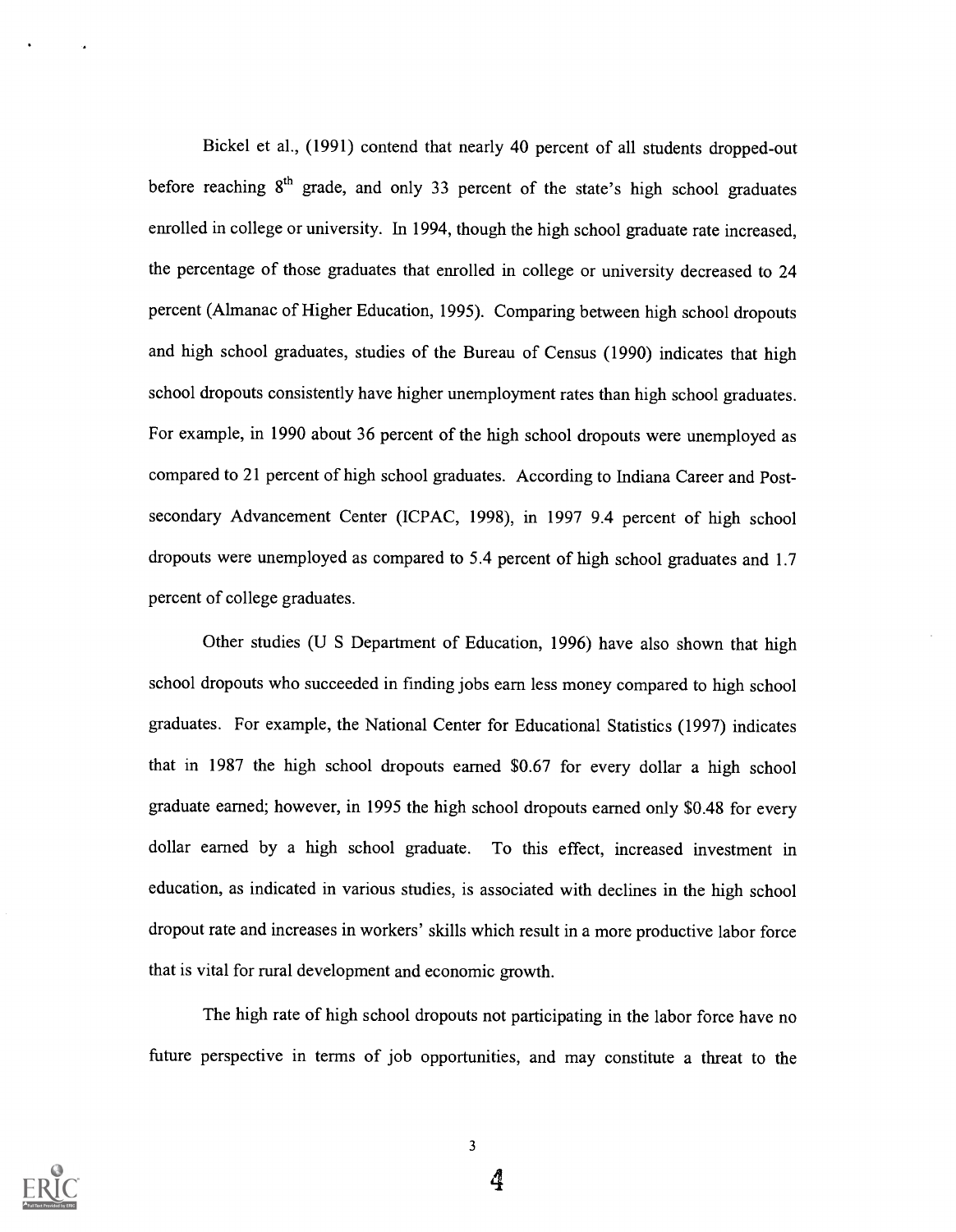economic development of West Virginia. There is a significant cost to society from a student who leaves school unprepared to enter the labor force. According to Catterall (1986), the cost to society amounts to \$1.2 million over the individual's lifetime whereas his/her personal loss of income accounts only to \$200,000. Since they earn less, high school dropouts generate fewer tax receipts and are more frequent recipients of welfare and unemployment payments (US Department of Education, 1996; WV Department of Education, 1986-87). Since the chronic high school dropout rate is indicative of serious problems for a large portion of young population in West Virginia, there is a need to examine the nature and extent of this problem and try to determine ways to solve it.

The overall objective of this paper is to determine empirically the implications of high school dropouts in the economic development of West Virginia. The specific objectives are to:

- <sup>1</sup> Establish the theoretical and empirical relationship between human capital formation and employment availability in West Virginia.
- 2 Determine empirically the implications of high school dropouts in the economic development of West Virginia.
- 3 Draw some relevant policy implications from the research findings.

#### LITERATURE REVIEW

The availability of low-cost unskilled labor in the state of West Virginia attracted many industries in the 1960s and 1970s. However, the global technological change that took place in the US economy in the 1980s followed by the growth of high-tech manufacturing and service industries in the 1990s increased the domestic demand for skilled, highly trained and educated workers (Reeder, 1990). Moreover, in recent years,

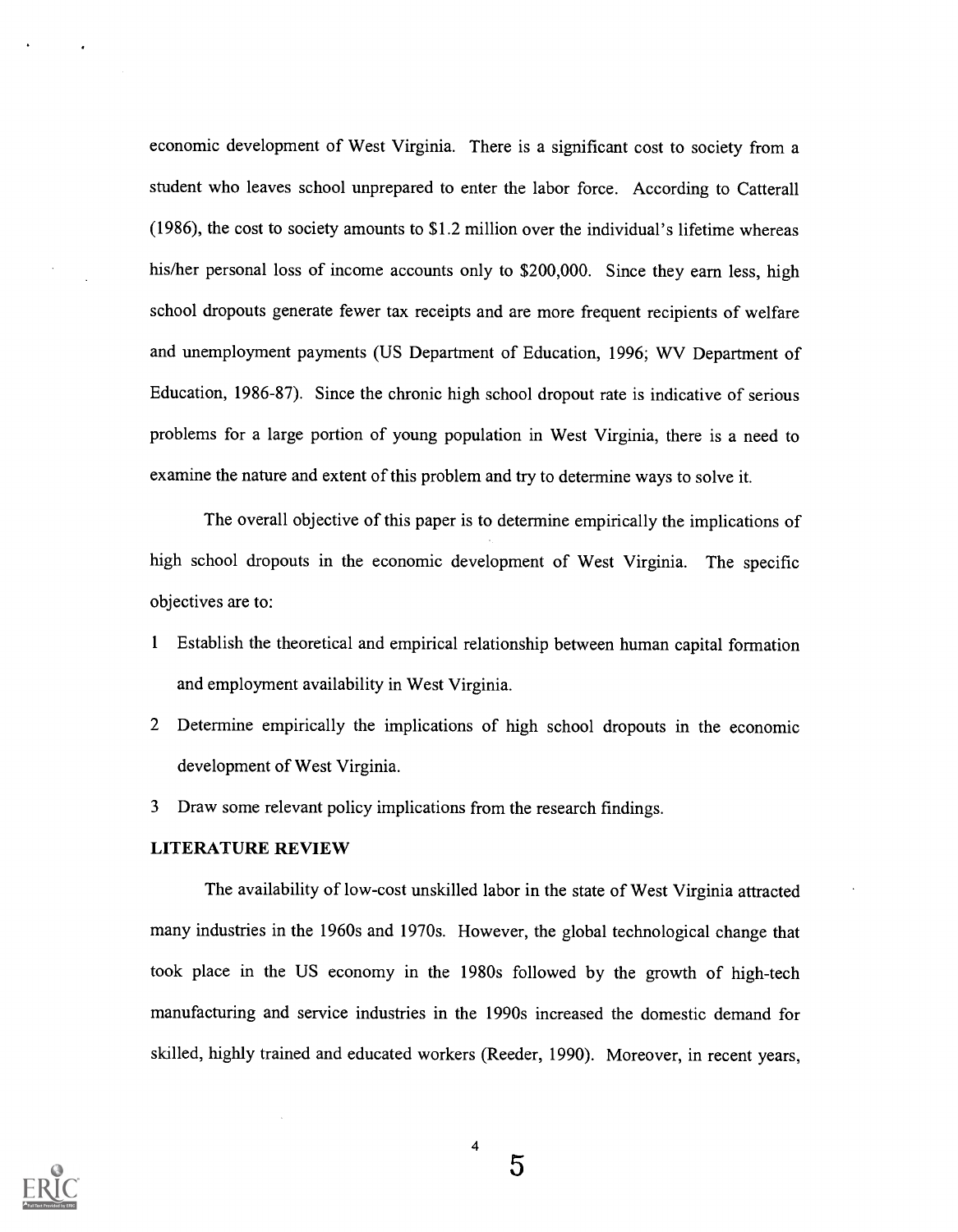West Virginia is experiencing growth in health, managerial business, and service occupations (Fekete, 1995), which require 'educational attainment beyond high school. The increasing trend in high school dropout rate and the general decline of active population may leave West Virginia in shortage of qualified labor supply to meet the demand for high growth job opportunities. According to Pulver's (1986) general policy measures for encouraging economic development, West Virginia needs to attract outside investment, improve the efficiency and competitiveness of existing business, and encourage the creation of new business. These options, however, would be viable with the availability of adequate infrastructures and a highly skilled and educated labor force. Kraybill and Weber (1995) identified education and training of the labor force along with technological innovations to be the key to economic growth and development. Further empirical research evidence of the contribution of education in the human capital theory has consistently shown that human capital formation either through education or training was the main source of growth in income and subsequently the economy (Mincer, 1958; Houthakker, 1959; Schultz, 1961; Becker, 1962; Ericksson, 1991). Sander and Schaeffer (1988) found that educational attainment may enhance the economic attractiveness of a state and thus contribute to employment growth. According to Goetz (1993), a society with greater stocks of human capital formation may be in a better position to innovate technologically, thereby creating faster income growth. Educational attainment of workforce remains a key factor in influencing industrial location decisions as investors and corporations evaluate the economic attractiveness of a community by assessing the availability of skilled labor and other factors which affect their labor (Gebremedhin,

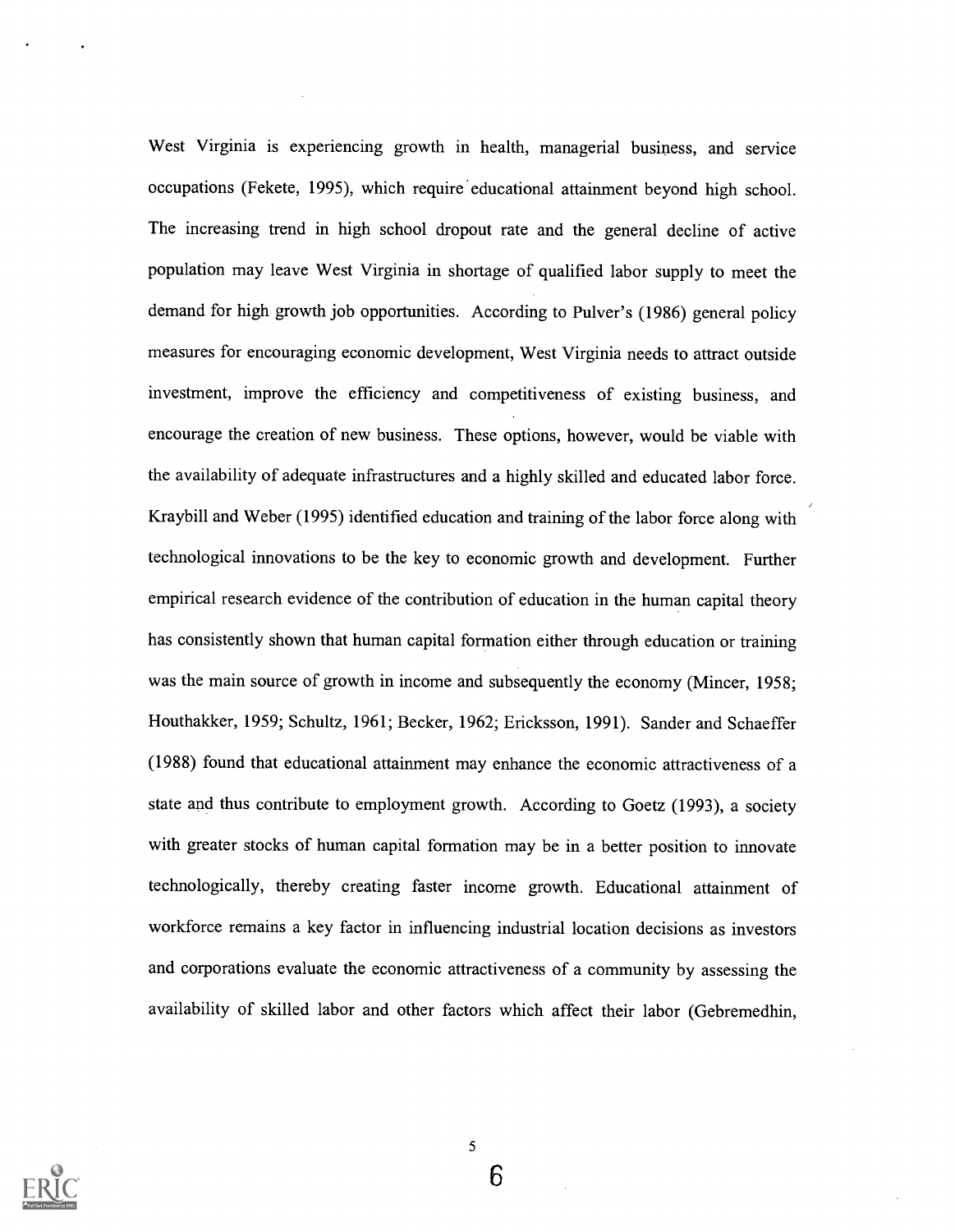Odell, 1996). Therefore, the implications of high school dropout in the economic development of West Virginia will be approached through the human capital theory.

The stock of human capital is an important determinant of the level of development (Rasmussen, 1994). Human capital formation is dependent on economic development, the same way economic development affects the quality of schooling, public services and the overall quality of life (Gebremedhin and Odell, 1996).

Schultz (1961) and Becker (1962) first developed human capital theory to account for increases in productivity that could not be explained by improvements in technology and financial capital. Since then, numerous other studies (Stallann and Johnson, 1996; Broomhall and Johnson, 1994; Goetz, 1993; Smith et al., 1992; Sander and Schaeffer, 1988) have used human capital theory to show the relationship between income and investment in education, or between employment and investment in education. Human capital refers to those individual skills, talents, capacities and elements of knowledge that improve one's contribution to the production of goods and services (Gebremedhin and Odell, 1996). The foundation of the human capital theory lies in the fact that people make investment on themselves in terms of education with the expectation of future returns (Blaug, 1976). The link between education as a form of human capital development and economic development rests on the theory that human capital investment improves the quality of the labor force, and thereby, the value of the labor input to the production process of the local economy (Welch, 1975). Moreover, the higher the individual's educational attainment, the greater are his or her chances of being interested and actively involved in various political matters (Heernstein and Murray, 1994). Human capital theory is based on a model of individual choice. Likewise, the



6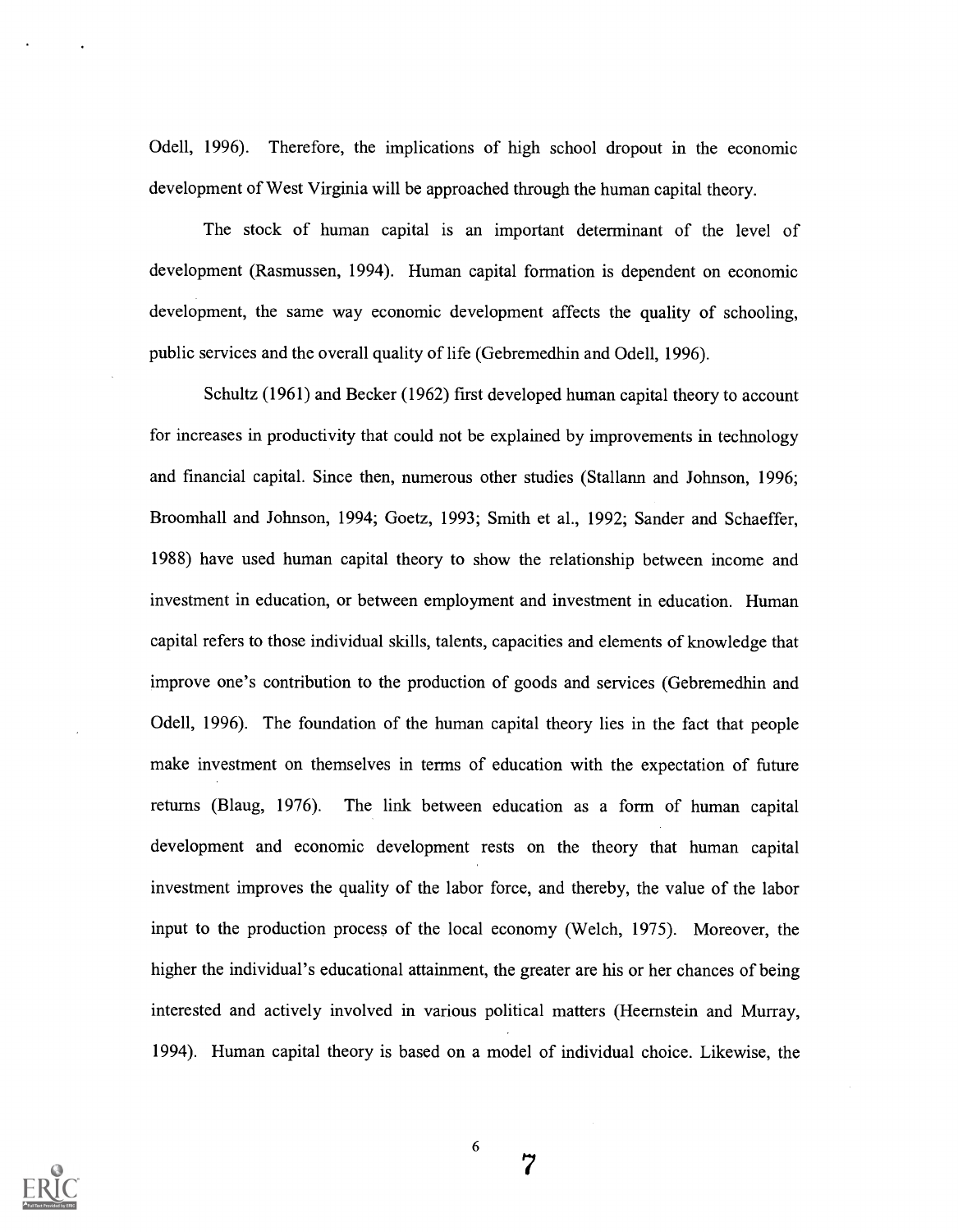economy is viewed as composed of families who make choices that shape their present consumption and future income (Gebremedhin and Odell, 1996). The decision at the core of human capital theory is whether to spend time and resources to obtain income in the present, and hence maximize current consumption, or instead to use one's time and resources in obtaining skills and thus maximize future consumption (Friedman, 1984). If we place the individual choice on the state economy, then the human capital theory would be the choice of the state to invest in human capital, like investing in tangible forms of capital, such as buildings and industrial equipment which generates a stream of future goods.

According to Watchel (1984), an individual will invest in human capital through education as long as the expected stream of returns from the investment exceeds the cost incurred by making the investment. The prospects of having better job opportunities and of achieving improved lifetime earnings are major incentives for people to stay in school and invest more in education. Education contributes significantly to employment success, and those with education are both more likely to be employed and earn a higher income. According to Findeis et al. (1996) education is considered important for prospective employment now, more than ever before. Education provides an individual with social, academic, technological and economic foundations that enhance productivity and earnings (Weiss, 1995; Gebremedhin and Odell, 1996). On the other hand, failure to complete high school and pursue higher educational goals results in lower annual and lifetime earnings, (National Center for Education Statistics, 1982), higher unemployment rates for dropouts (Feldstein and Ellwood, 1982), lower self-esteem and restricted life opportunities (Smith et al., 1992). Kutscher and Personic (1986) argued in their studies,

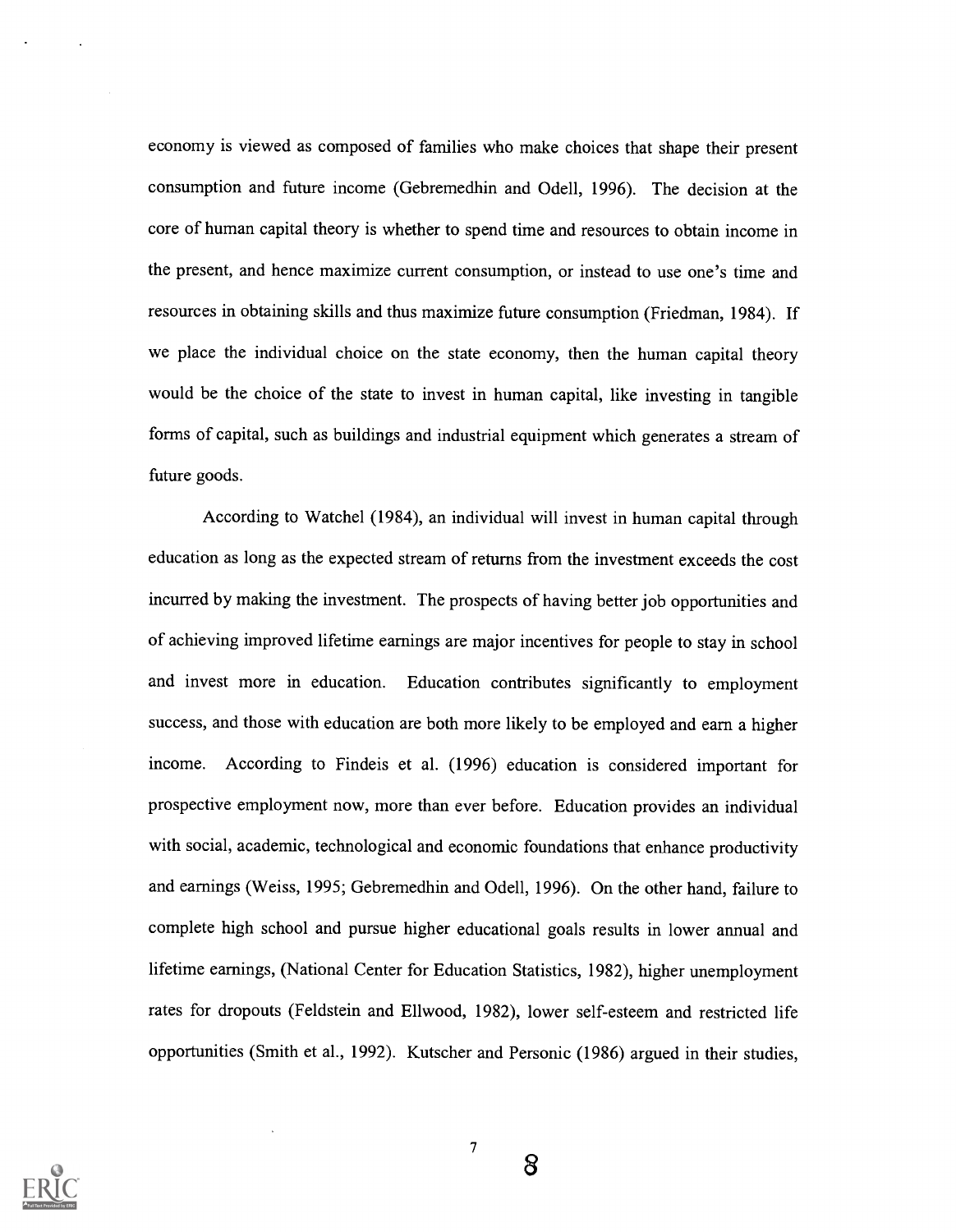that payoffs for investing in high school- education have been so diminished that a high school diploma is of little value except as a means of gaining access to a college or university. However, a study done by Postal, Lass and Markley (1991) indicated that individuals with greater stocks of human capital, that is, previous educational attainment, had higher probabilities of success. Individuals with a high school diploma or GED have higher probabilities of success and significantly contribute to lower unemployment rates than high school dropouts or those who are still in school. A high school education serves as a critical start point for facilitating active engagement in civic activities (Beaulieu and Israel, 1997). According to Olneck and Kim (1989), as high school graduation becomes increasingly universal, the typification of the high school dropouts as unqualified and irresponsible becomes stronger.

### METHODOLOGY

Human capital theory provides the conceptual basis for evaluating the relationship between investment in education and economic development. Attention is given to the conceptual framework for linking educational attainment with greater labor productivity. Educational attainment expressed in the form of greater stock and flow of human capital is also hypothesized to impact local economic development in the form of changes in employment levels.

To accomplish the stated objectives of the study an econometric model was developed. An ordinary least squares (OLS) regression method was applied to determine the implications of high school dropouts in the economic development of West Virginia. Economic development represented by employment rate will be regressed against



8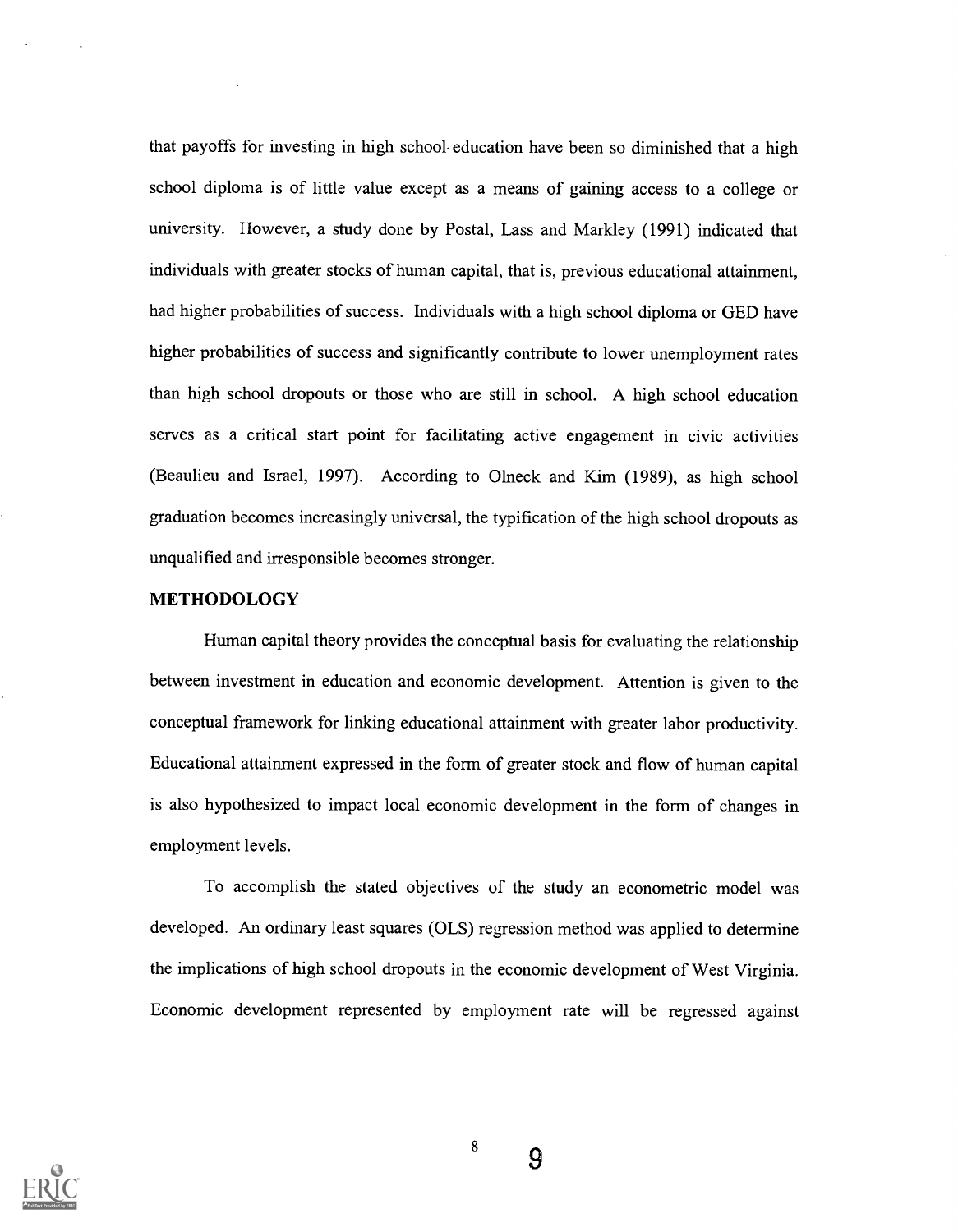independent variables: high school dropout rates, real Gross State Product per capita and real unemployment compensation per capita.

#### Model Specification

The percent of employment (Emp.) is represented as a function of stock of human capital investment based on educational attainment, State gross product per capita (SGP) and unemployment compensation per capita.

 $Emp = B<sub>o</sub> - B<sub>1</sub>HDrop + B<sub>2</sub>GSP - B<sub>3</sub>Unp.comp.$ 

where,

Emp. = percent employment (in terms of people employed).

HDrop = percent of high school dropouts.

 $GSP =$  gross state product per capita (expressed in real 1982 dollars).

 $Unp.comp.$  = unemployment compensation per capita (expressed in real 1982 dollars).

 $B<sub>o</sub>$  = the intercept, representing the benchmark class of people with no education whatsoever.

Data on employment rate were obtained from the West Virginia Bureau of Employment Programs, Labor and Economic research Programs. Data on high school dropout rates were obtained from West Virginia Department of Education in Charleston and Digest of Education Statistics, and the state gross product was obtained from the Bureau of Economic Analysis.

### EMPIRICAL RESULTS AND ANALYSIS

The regression results for the model are reported in Table-1. While the model explains 84% of the variation of the dependent variable, the coefficient sign for high



 $^{\circ}$  10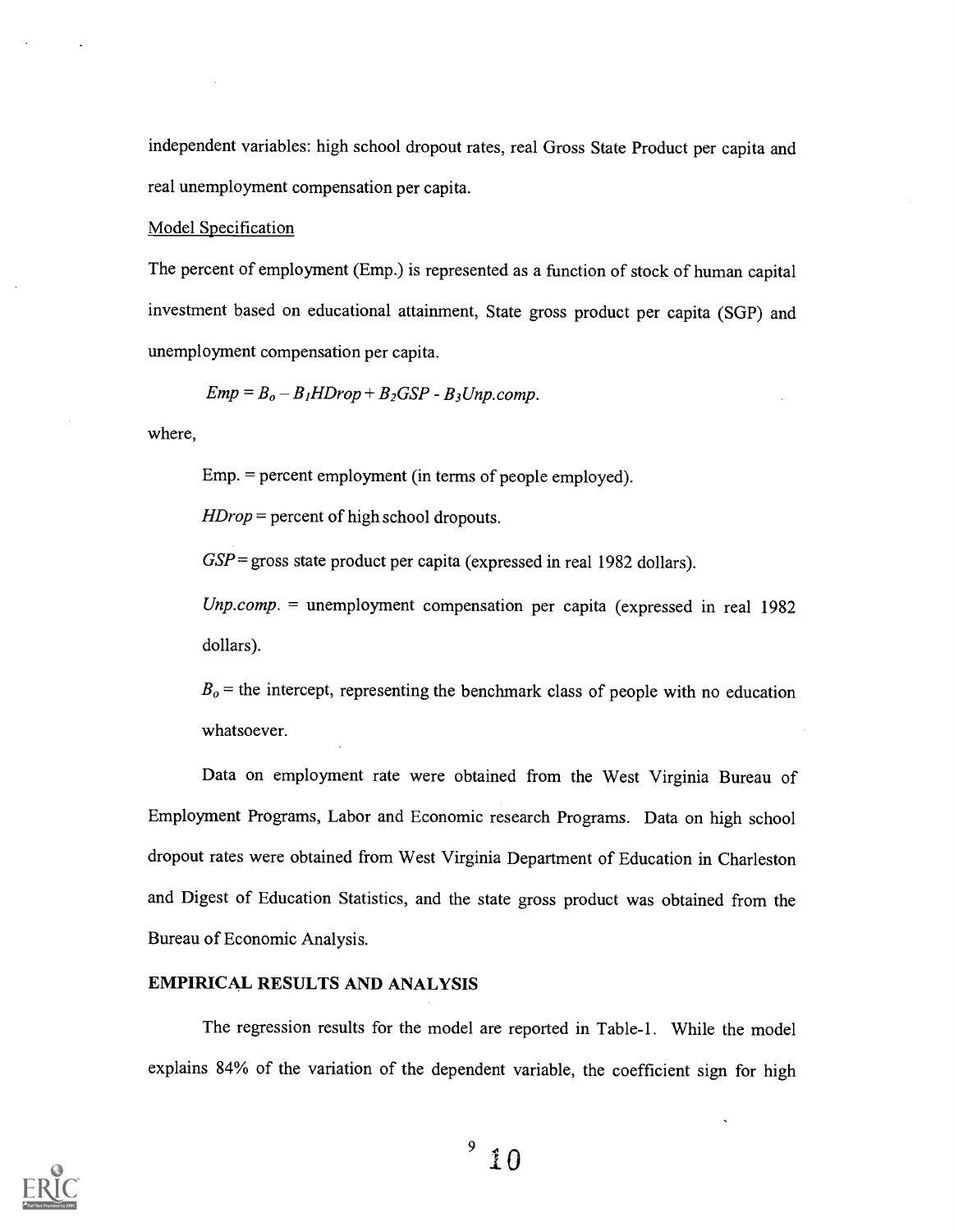school dropout is the opposite of what was expected. The results show that an increase in the percentage of high school dropout rate will result in an increase of 0.55 in the employment rate. This implies that high school dropout rates have no negative effect on employment rate. This result however, can be explained by the following:

- 1. West Virginia has a number of counties considered rural, which may have lower returns to education than urban areas, thus lowering the incentive of youths to continue in school;
- 2. The availability of unskilled and low paying jobs in services will increase the employment rate, by enabling the high school dropouts to be employed, while their standard of living may not improve. Larson and White (1986) found that even counties with rapid job growth did not experience decreases in poverty. The increase in employment rate as high school dropout rate increases in a way supports Schultz's (1961) human capital theory and Stallmann's, et. al. (1993) hypothesis that labor market demand creates incentives for human capital investment, particularly in education. If the labor market demand for unskilled jobs is higher than skilled jobs, the students have no incentive to stay or invest in school. Moreover, this may also explain the fact that despite the government increased expenditures on human capital formation, West Virginia continues having highest high school dropout rates in the nation.

The gross state product per capita has the sign expected. Higher real Gross State Product per capita will increase the percentage of employment. This is consistent with the theory of economic growth; the signs of a growing economy are likely to be manifested by the increase in employment rate and job opportunities. Moreover, if the



 $10 \t11$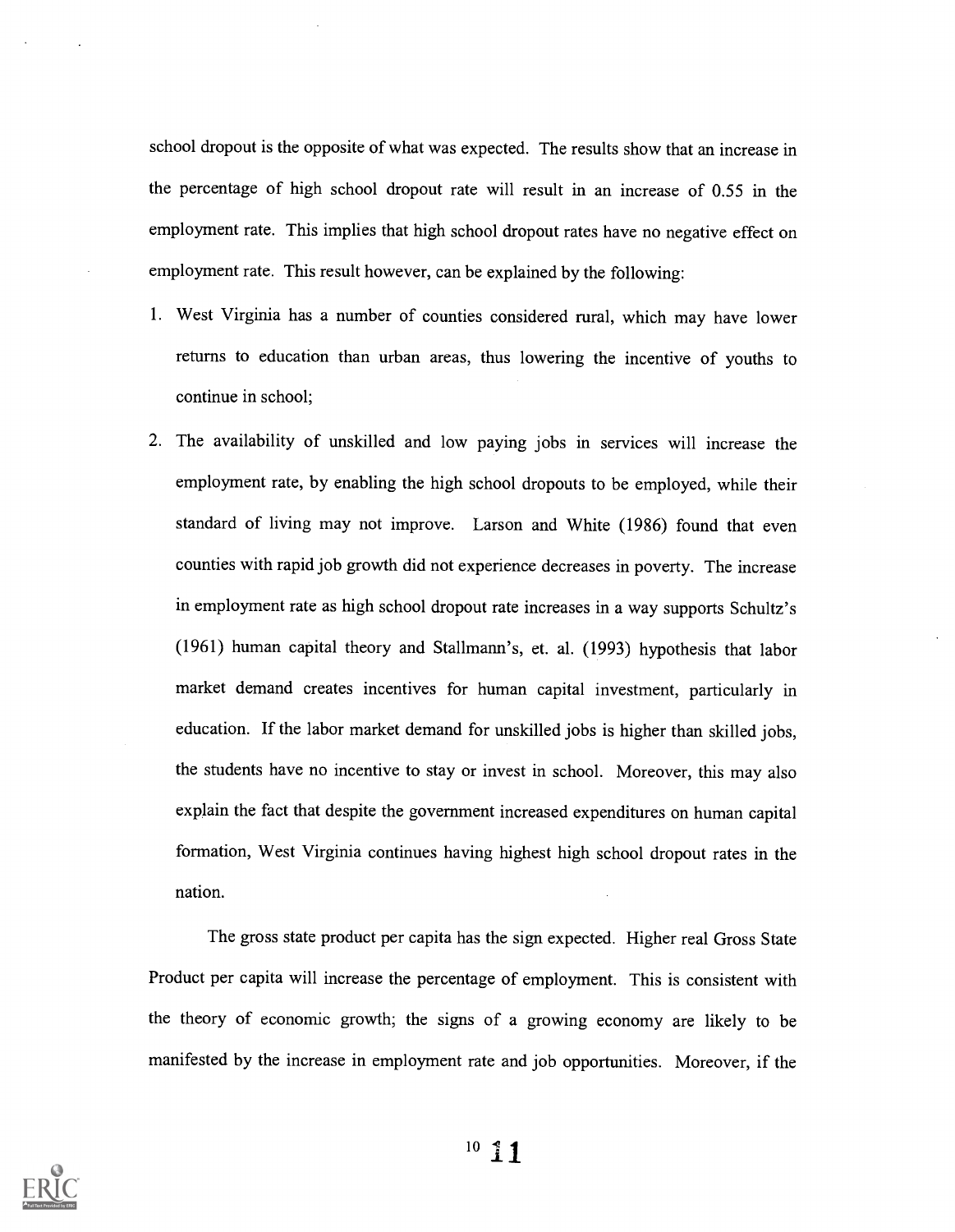state is doing well economically even the existing business in the community may have the incentives to invest some more in their business or in new business, thus resulting in more employment opportunities and higher employment rate.

An increase in real unemployment compensation per capita will decrease the employment rate by 0.045. This implies that more unskilled people may be willing to be unemployed if their unemployment compensation is high enough to get them by in life.

Tablel. Regression results for high school dropouts on percent employment in West Virginia (N=20)

| Variable                  | Mean           | Coefficient  | t-Statistic |
|---------------------------|----------------|--------------|-------------|
| Dependent : Emp. Rate     | 89.7           |              |             |
| Independent:<br>Intercept | $\blacksquare$ | 77.6257***   | 20.9        |
| %High school dropout      | 19.3           | $0.5449***$  | 3.98        |
| Gross state product/cap.  | 16337.4        | $0.0004***$  | 7.03        |
| Unemployment              |                |              |             |
| Compensation/cap.         | 111.4          | $-0.0454***$ | $-6.775$    |

| Adjusted R-squared | 0.837 |
|--------------------|-------|
| F-probability      | 0.000 |

Note: \*\*\*Statistically significant at 0.01 or less

\*\*Statistically significant at .05

\*Statistically significant at 0.10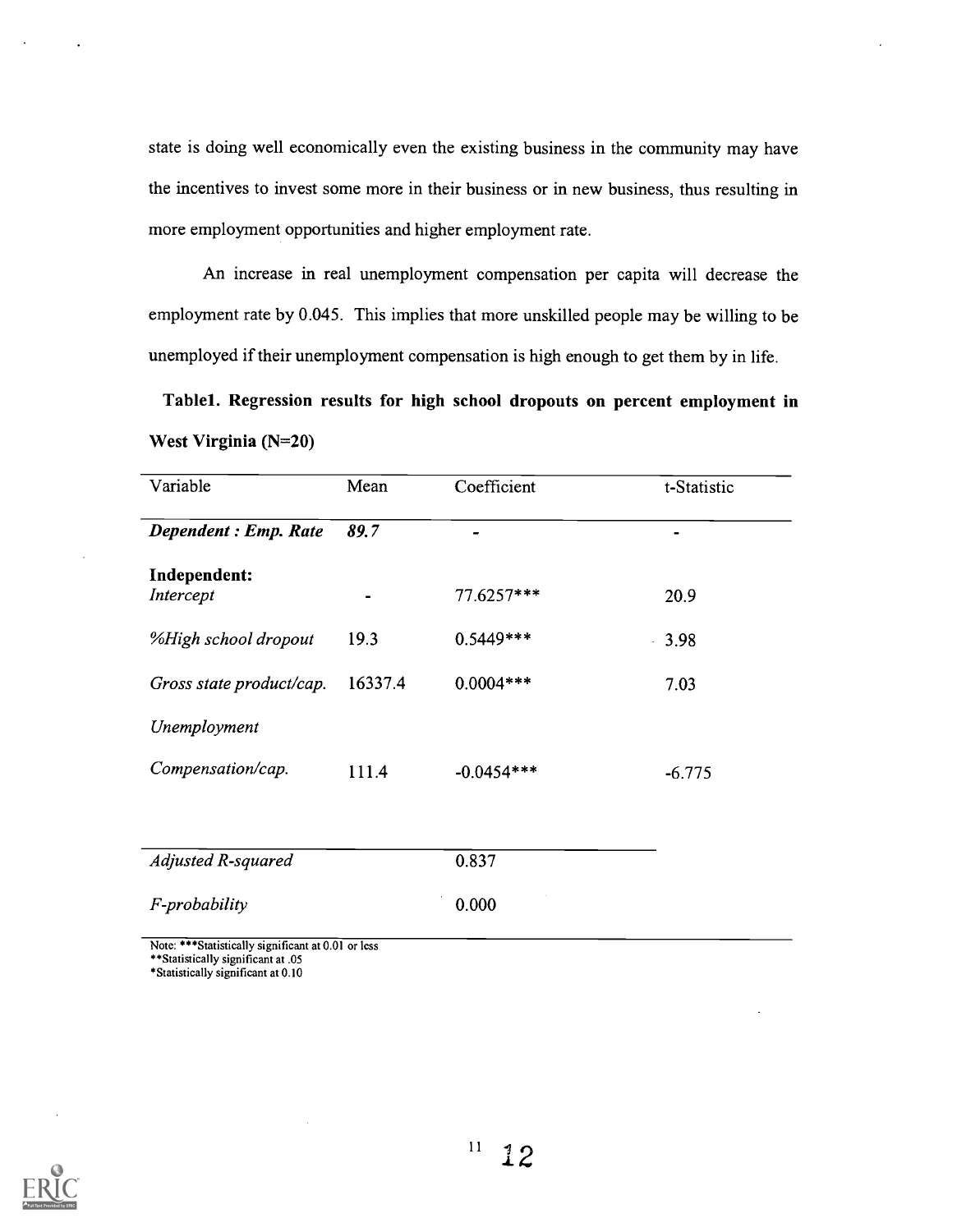#### CONCLUDING REMARKS

It seems that the long obvious notion that education is the important ingredient in national economic growth is not necessarily applicable to local economic growth (Killian and Parker, 1991; MacGranahan and Ghelfi, 1991). Schultz's human capital theory suggested that demand for labor creates incentives for human capital investment, however this study shows that the direction of the causation is not always in a positive sense. Instead of incentive to invest more in education, there may be an incentive to drop out from high school and get the available jobs.

It is true that employment rate is affected by other factors, the same way there are many other factors that affect the high school dropout rate; nevertheless these two variables can make a cycle, which could become vicious and difficult to break. Studies done by Stallmann, Johnson, Mwachofi and Flora (1993) revealed that an increase in the percentage of employment in managerial occupations reduced the local dropout rate and substantially increased the percentage of high school students who continued their education as expected. On the other hand the percentage increase of employment in service occupations increased the dropout rates. In this paper, consistent with previous studies, the increase in high school dropouts is associated with an increase in the employment rate, which most likely are of unskilled and low paying jobs. Even though the increase in high school dropout rate does not decrease the employment rate, there are still implications for economic development of West Virginia. Probably there are not many firms that employ highly skilled labor in the area, as those firms are often interested in improving local education opportunities (Smith and De Yong, 1992). The area is still attracting firms that require unskilled and low paying jobs; thus the opportunity cost to

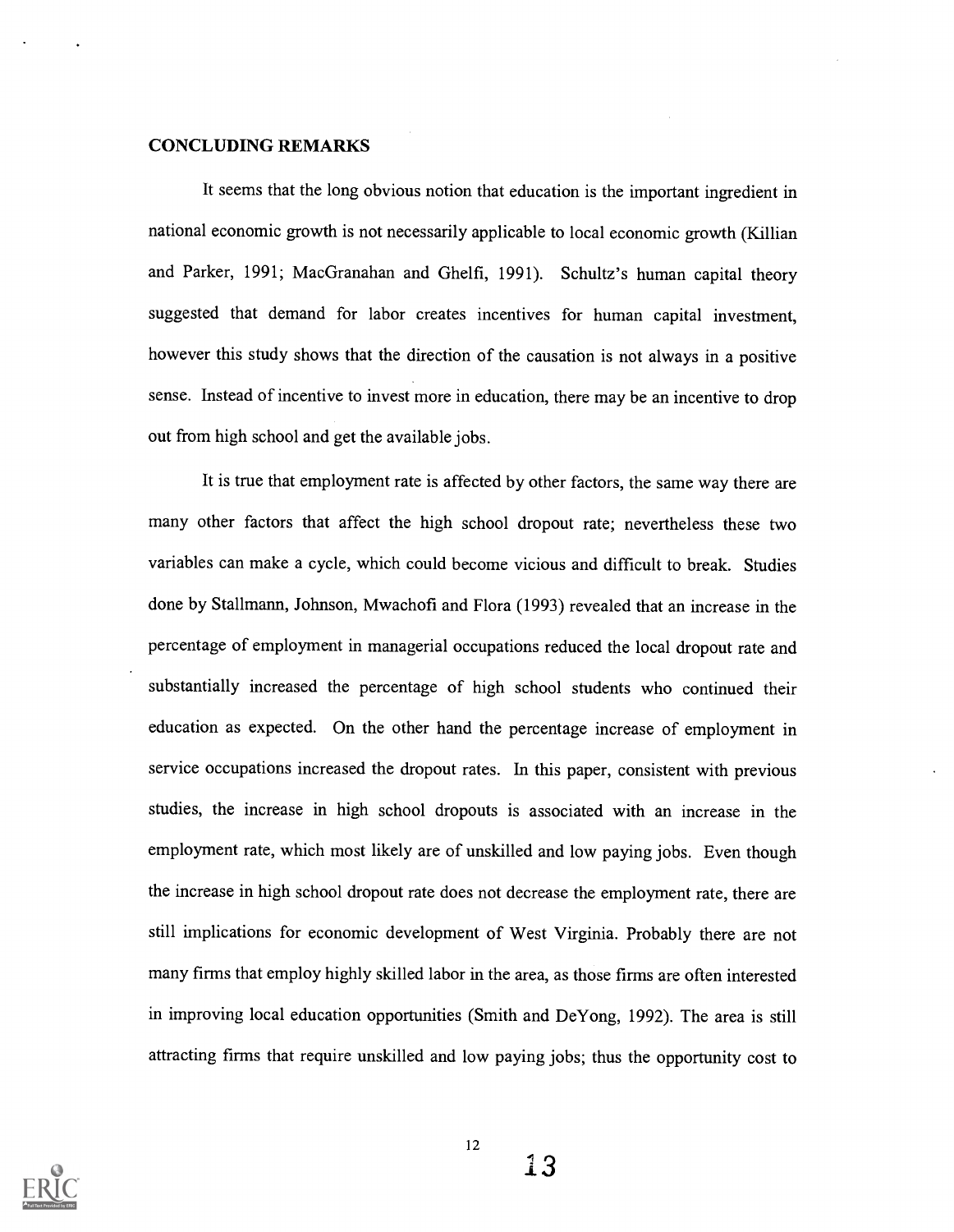invest in education is low. Moreover, as the dropout rate positively correlates with the unskilled and low paying jobs, the poverty cycle will perpetuate in the state and the local communities. The perpetuation of low income and poverty will result in government increased expenditure on transfer payments such as income support, while these individuals will generate low tax revenue. By the same token, the perpetuation of unskilled and low paying jobs will force most of the educated members of the community to leave because they are unable to find suitable jobs. The community will lose a significant portion of returns on its investment on these people's education. Moreover, local economic development may be constrained as the educated people more likely would take on the community leadership roles (Debertin et al, 1991).

In conclusion, as difficult as it may be to break the cycle, the State and local communities must pursue a variety of long-range strategies to stimulate students to stay in school and pursue further education. It is evident that skilled production employees and managers and professionals have higher marketability for better employment opportunities. For example, the state and local communities need to:

- Identify high-risk drop out students and monitor them closely.
- Incorporate extracurricular activities such as sports and arts into the school curricula to stimulate students to stay in school for additional vocational training opportunities.
- Provide community and schools with good social interaction, which would help  $\bullet$ students to build up a greater sense of social integration and smaller likelihood of dropping out. Wagenaar (1987) indicates that dropouts are characterized by normlessness and social isolation.



13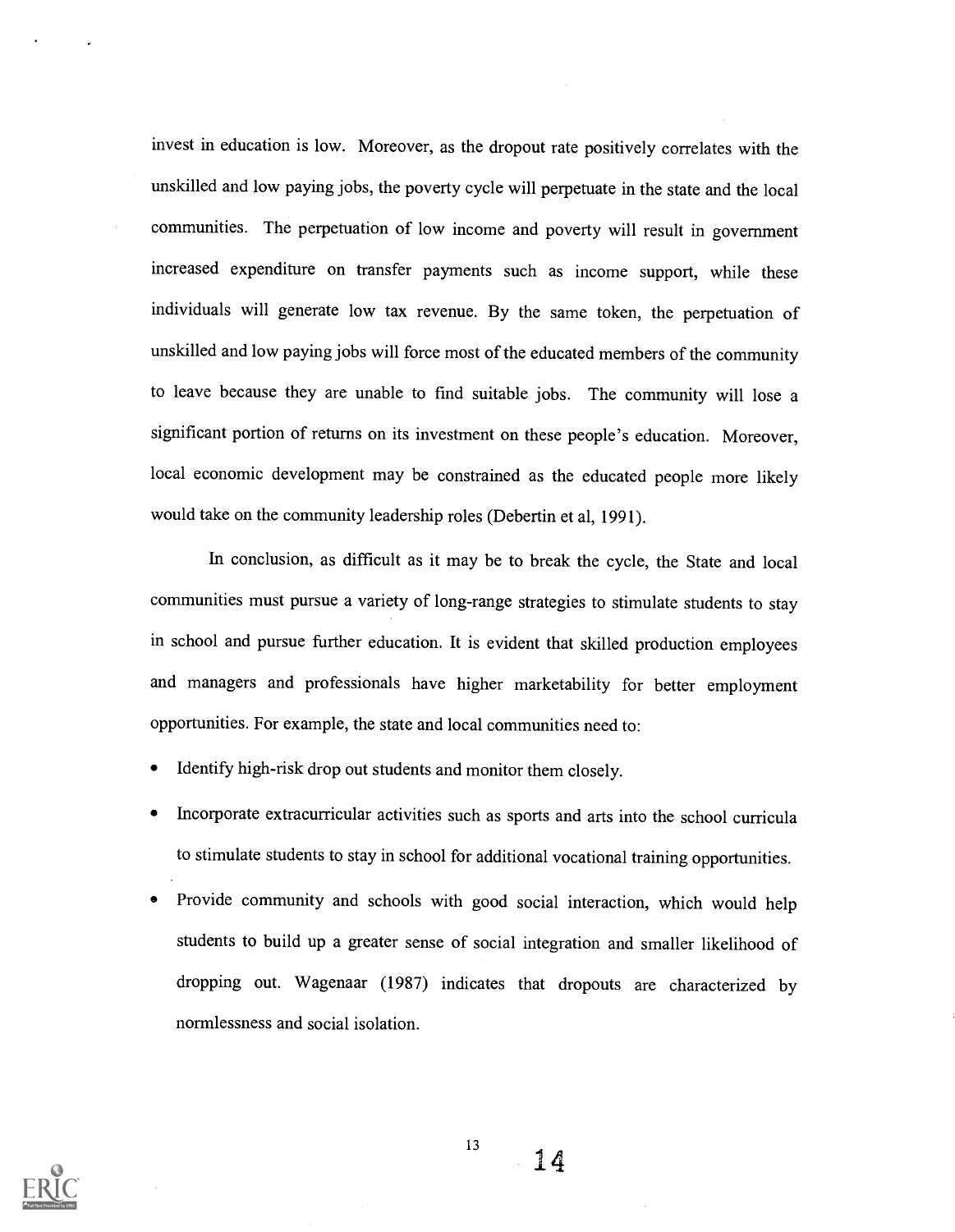Create foundations that would provide students with support to attend and finish high school and pursue technical training and guarantee them a job in the community upon graduation'.

A rural community can not prosper economically if the bulk of employment opportunities are based on unskilled and low paying jobs, the same as if the bulk of the labor forces are made of unskilled and uneducated employees.



<sup>&</sup>lt;sup>1</sup> This strategy was implemented in a small community in Virginia with fruitful results (Stallmann, Johnson, Mwachofi and Flora, 1993).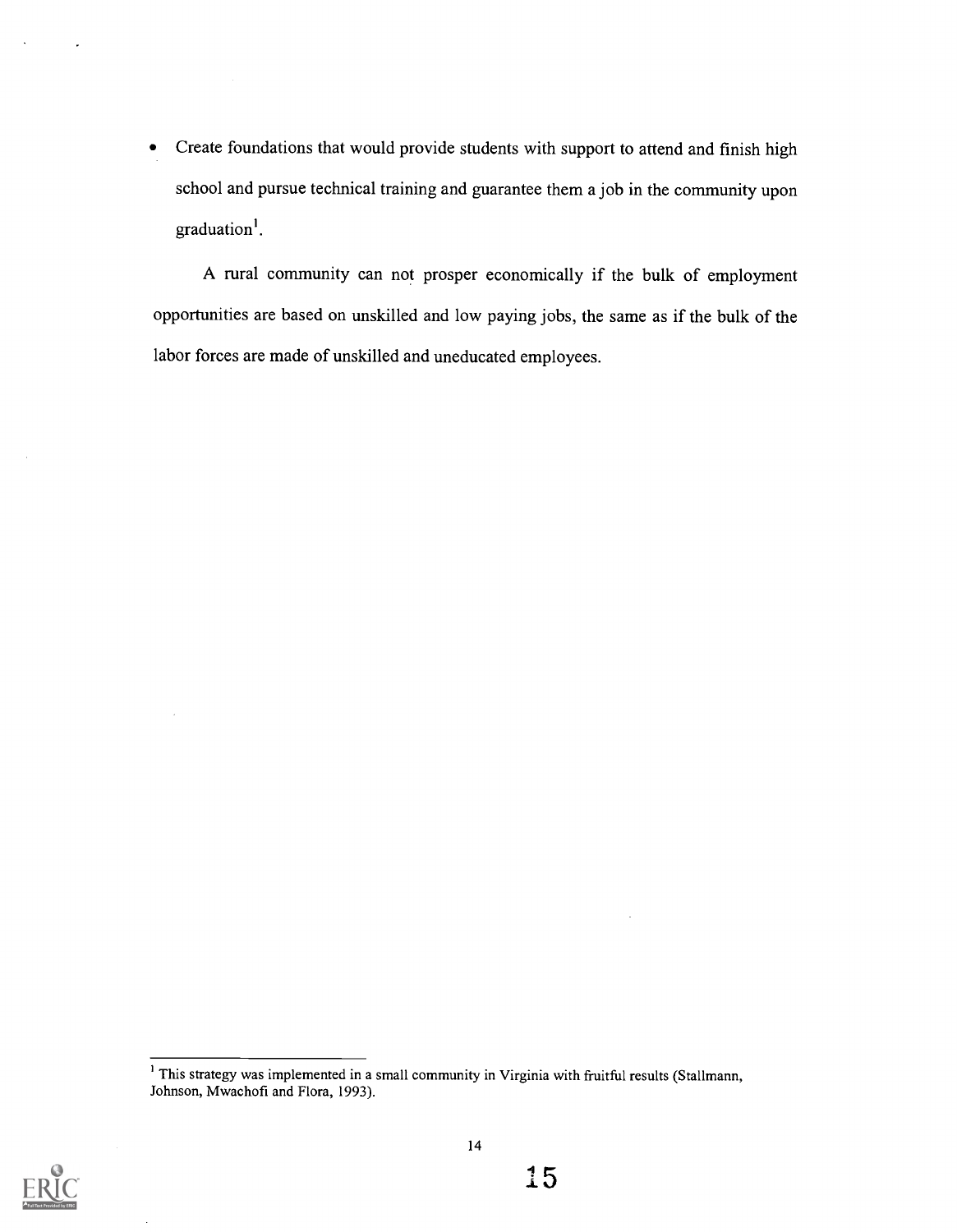#### **REFERENCES**

- Beaulieu, Lionel J. and Glenn D. Israel. Strengthening Social Capital: The Challenge for Rural Community. The forthcoming chapter in Rural Sustainable Development in America (Ivonne Audirac, ed.) John Wiley & Sons Publisher, 1997.
- Becker, G. S. "Investing in Human Capital: A Theoretical Analysis." Journal of Polit. Econ., 70 (1962):9-49.
- Bickel, R. N., Banks, S. R., and Spating L. " Bridging the Gap between High School and College in Appalachia State a Near-Replication of the Florida Research." Journal of Research in Rural Education, 7:2 (1991): 75-87.
- Blaug, M. "Empirical Status on Human Capital Theory: A Slightly Jaundiced Survey." Journal of Econ. Literature, (1976): 827-855.
- Broomhall, D. E. and Johnson, T. G. "Economic Factors that Influence Educational Performance in Rural Schools". American Journal of Agricultural Economics, 76 (Aug. 1994): 557- 567.
- Bureau of Census, (1990). Statistical Abstract of US, 1990.
- Catterall, J. S. "Dropping-out: The cost to Society." Education, Spring, 1986.
- Debertin, D.L., C.L. Infanger, and S.J. Goetz. "The Viability of Rural Communities: Challenges for the 1990s and Beyond." Proc. Rural Planning and Development: Visions of the  $21<sup>st</sup>$ Century. Vol.1, Orlando, FL. (1991):289-98. In Goetz, Stephan J. "Human Capital and Rural Labor Issues". American Journal of Agricultural Economics, 75 (Dec. 1993): 1164-1168.
- Fekete, D. "An Analysis of the Impact of Investment in Education on Rural Economic Development in West Virginia." Unpublished M.S. Thesis. West Virginia University, Morgantown, 1995.
- Feldstein, M. and Ellwood, D. T. Teenage unemployment: What is the problem? In R.B. Freeman & D. A. Wise (Eds), The youth labor market problem: Its nature, causes and consequences (pp. 17-33). Chicago: University of Chicago Press, 1982.
- Findeis, Jill L., Leif Jesen and Wan-Ling, H. "Education and Employment: Getting Better Jobs." Choices (The Magazine of Food, Farm and Resources Issues). Fourth Quarter 1996.

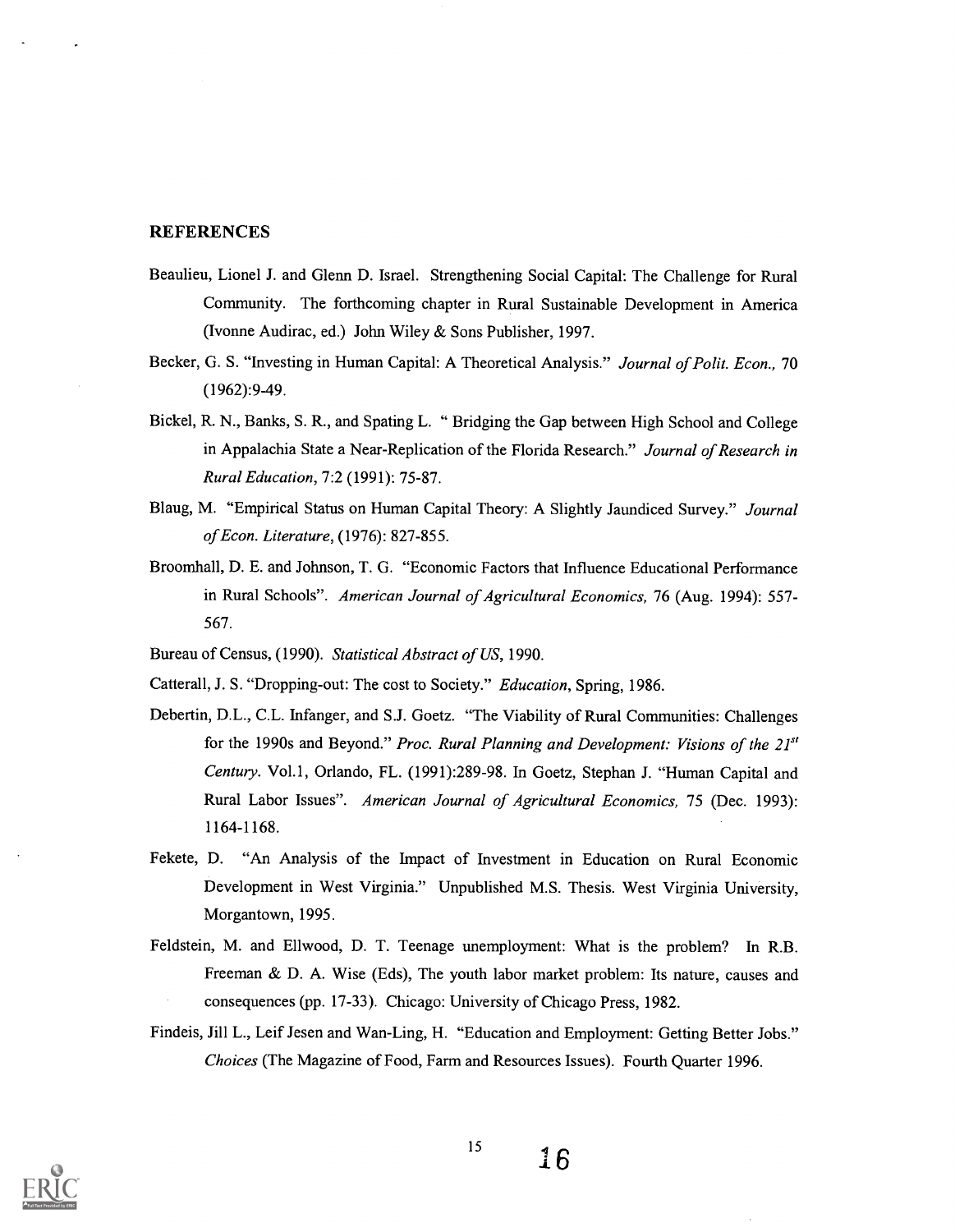- Friedman, S.R. "Structure, Process, and the Labor Market". In W. Darity, Jr. (Ed). Labor Economics: Modern Views. Kluwer-Nijhoff Publishing, 1984.
- Gebremedhin, T. G. and Odell, K. S. Human Capital Formation, Employment Opportunities, Labor Mobility, and Economic Development in West Virginia. A Hatch Research Report. West Virginia University, Morgantown, 1996.
- Goetz, Stephan J. "Human Capital and Rural Labor Issues". American Journal of Agricultural Economics, 75 (Dec. 1993): 1164-1168.
- Herrnstein, Richard J. and Charles Murray. The Bell Curve: Intelligence and Class Structure in American Life. New York: The Free Press, 1994.
- Houthkker, H. S. "Education and Income." Review of Economics and Statistics, 41:1: (1959).
- Indiana Career and Post-secondary Advancement Center (ICPAC). "The Dollars of Education". ICPAC Information Series, IS-45 (1998):3-6.
- Killian, Molly S. and Timothy Parker, "Higher Education No Panacea for Weak Peak Rural Economies." Rural Development Perspectives, 7(1991): 2-7.
- Kraybill, D. S. and Weber, B. A. "Institutional Change and Economic Development in Rural America." American Journal of Agricultural Economics, 77:5 (Dec. 1995): 1264-70.
- Kutscher, R. E. and V. Personick. "Deindustrialization and Shift to Services." Monthly Labor Reviw. 109:3-13: (1986).
- Larson, Donald K. and Claudia K. White. "Will Employment Growth Benefit All Households? A Case Study in Nine Kentucky Counties." Rural Development Research Report 55, Washington, DC: Economic Research Service, U.S. Department of Agriculture, January, 1986.
- MacGranahan, D. A. and Ghelfi, L.M. "The Education Crisis and Rural Stagnation in the 1980's." In Education and Rural Development: Strategies for the 1990's, pp. 40-92. ERS Staff Report No. AGES 9153. Agriculture and Rural Economy Division, Economic Research Service, U.S. Department of Agriculture. 1991.
- Mincer, Jacob. "Investment in Human Capital and Personal Income Distribution". Journal of Political Economy, 66:5 (1958):281-302.
- National Center for Educational Statistics. Digest of Educational Statistics, 1982. Washington D.C.: Government Printing Office.
- Olneck, Michael R. and Ki-Seok Kim. "High School Completion and Men's Incomes: An Apparent Anomaly." Sociology of Education, 62:3 (Jul. 1989): 193-207.

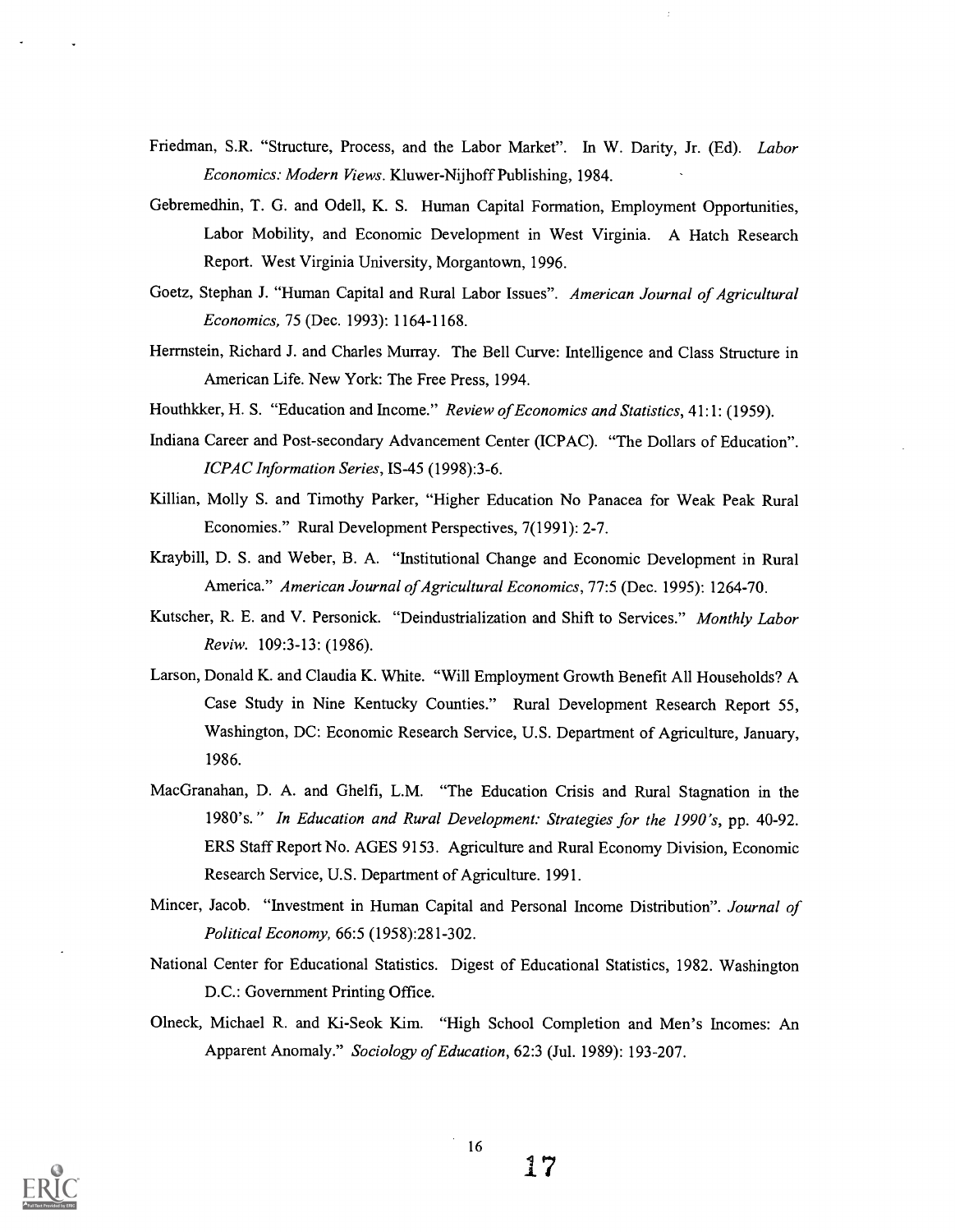- Postal, Marjorie L., Daniel A. Lass, and Deborah M. Markley. "Factors Affecting Successful Participation in Massachusetts Job Training Programs." Department of Agricultural Resource Economics, University of Massachusetts, Extension Staff Paper Series No. 11, November 1991.
- Pulver, G. C. Community Economic Development Strategies. Cooperative Extension Service Publication. G-3366, University of Wisconsin, Madison, 1986.
- Rasmussen, David W. "Spatial Economic Development, Education, and the New Poverty." International Regional Sciences Review, 16: 1&2: (1994):107-117.
- Reeder, R. J. Targeting Aid to Distressed Rural Areas (Indicators of Fiscal and Community Well-being). Staff Report No. AGES 9067, USDA/ERS/ARED, Washington, D.C. 1990.
- Sander, W. and Schaeffer, P. V. "Schooling, Taxes, and State Employment Changes". Illinois Business Review, 2(April 1988): 2-4.
- Schultz, T. W. "Investment in Human Capital." American Econ.. Review, 60 (1961): 1-15.
- Smith, E.D. and DeYong, A.J. "Exploring Studies of Occupational Structure of the Workforce and Support of Public Education in Rural Appalachia." SDRC No. 160. Mississippi State: Southern Rural Development Center. 1992.
- Smith, M. H., Beaulieu, L. J. and Israel G. D. "Effects of Human Capital and Social Capital on Dropping out of High School in the South". Journal of Research in Rural Education, 1(Winter, 1992): 75-87.
- Stallmann, J. I., Johnson, T. G. "Community Factors in Secondary Educational Achievement in Appalachia". Youth and Society, 27 (June, 1996): 469-484.
- Stallmann, J. I., Johnson, T. G., Mwachofi, A. and Flora, J. L. "Labor Market Incentives to Stay in School." Journal of Agr. And Applied Econ., 25 (Dec.1993): 83-94.
- The Almanac of Higher Education .1995. The United States.
- US Department of Education. National Center for Educational Statistics 1995. Digest of Education Statistics. Washington D.C.
- US Department of Education. National Center for Educational Statistics 1997. Office of Educational Research Improvement (OFRI). Washington D.C.
- US Department of Education. The Condition of Education 1996. Washington D.C.: National Center for Education Statistics.
- Wachtel, H.M. Labor and the Economy. New York: Academic Press, 1984.

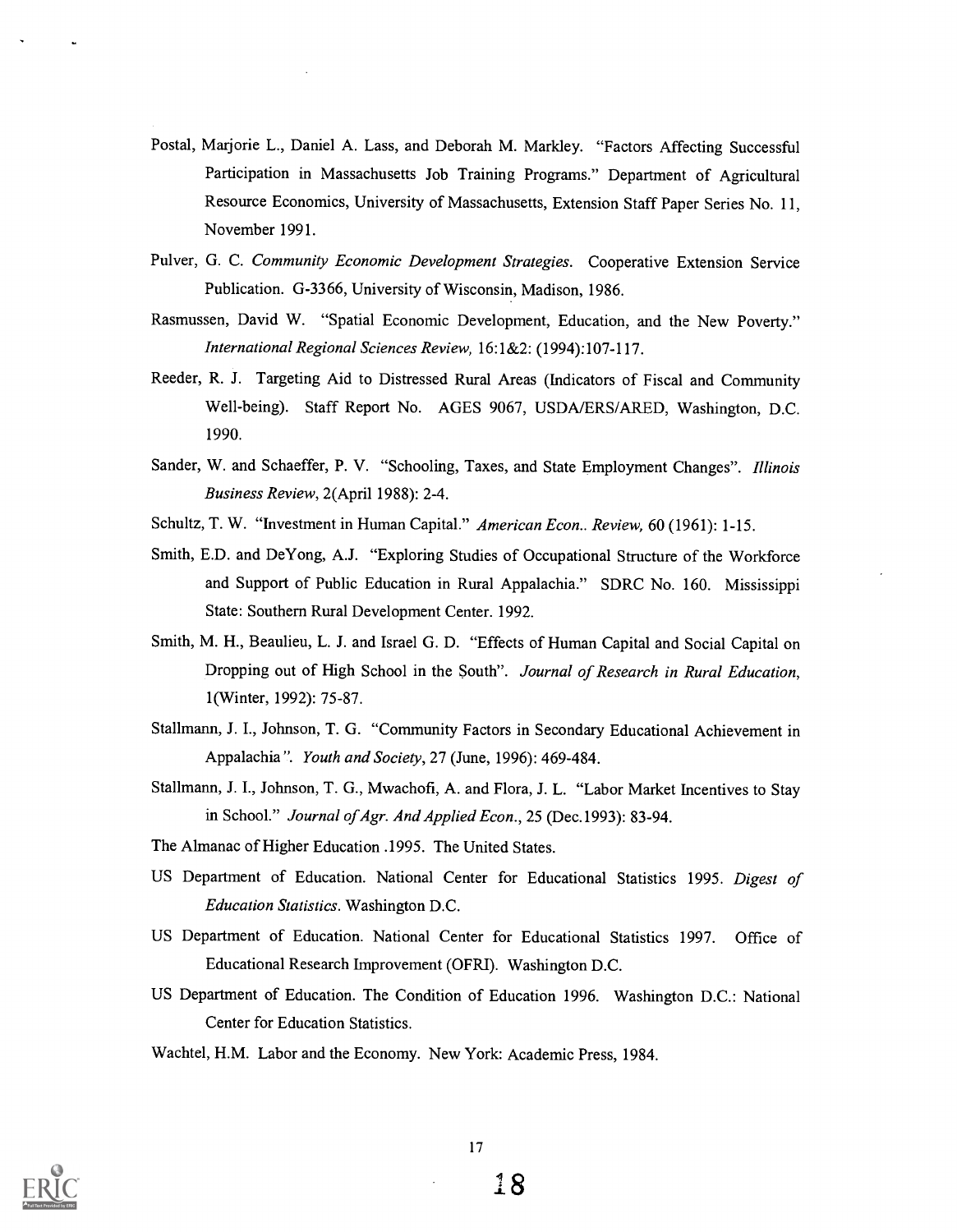- Wagennar, T.C. "What do we know about dropping out of high school?" Research in the Sociology of Education and Socialization, 7(1987): 161-190.
- Weiss, Andrew. "Human Capital vs. Signalling Explanations of Wages." Journal of Economic Perspectives, 9:4: (1995), 133-154.
- Welch, Finis. "Human Capital Theory: Education, Discrimination, and Life Cycles." American Economic Review, 65: (1975):53-73.
- West Virginia Department of Education. West Virginia Dropout Study 1984-90. Charleston, West Virginia, 1986-87.

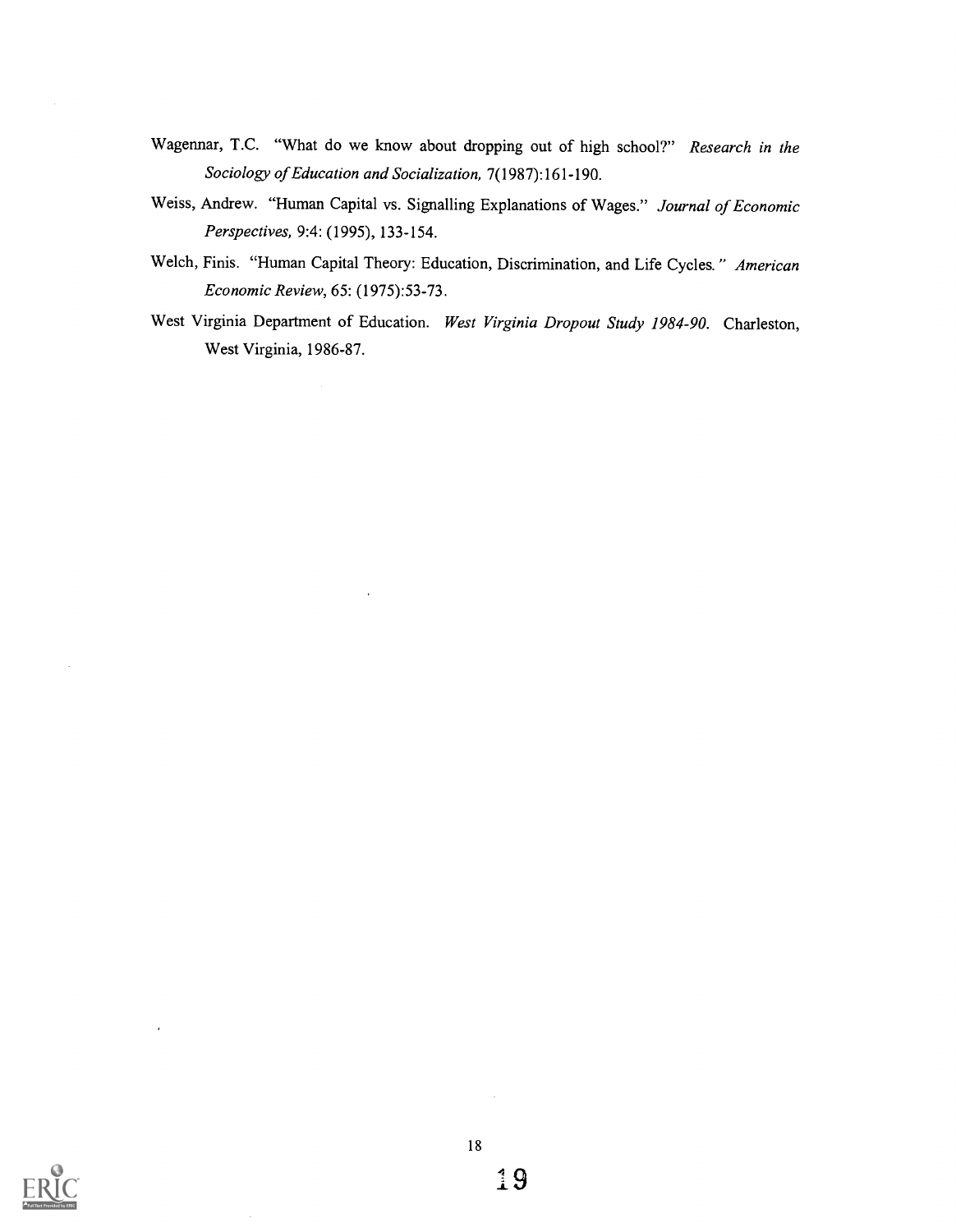U.S. Department of Education Office of Educational Research and Improvement (OERI) National Library of Education (NLE) Educational Resources Information Center (ERIC) ERIC REPRODUCTION RELEASE

I. Document Identification:

Title: HIGH School DROPOUTS: INPLICATIONS IN THE ECONOMIC DEVELOPMEN  $R$  WEST VIRGINIA

Author: SEMOA COSTA BATISTA DE SOUSA

Corporate Source: WEST VIRGINIA UNIVERSITY

Publication Date:  $\forall A \times 1999$ 

II. Reproduction Release:

In order to disseminate as widely as possible timely and significant materials of interest to the educational community, documents announced in the monthly abstract journal of the ERIC system, Resources in Education (RIE), are usually made available to users in microfiche, reproduced paper copy, and electronic media, and sold through the ERIC Document Reproduction Service (EDRS). Credit is given to the source of each document, and, if reproduction release is granted, one of the following notices is affixed to the document.

If permission is granted to reproduce and disseminate the identified document, please check one of the following three options and sign the release form.

Level 1 - Permitting reproduction and dissemination in microfiche or other ERIC archival media (e.g. electronic) and paper copy.

Level 2A - Permitting reproduction and dissemination in microfiche and in electronic media for ERIC archival collection subscribers only.

Level 2B - Permitting reproduction and dissemination in microfiche only.

Documents will be processed as indicated provided reproduction quality permits. If permission to reproduce is granted, but no box is checked, documents will be processed at Level 1.

Sign Here: "I hereby grant to the Educational Resources Information Center (ERIC) nonexclusive permission to reproduce and disseminate this document as indicated above. Reproduction from the ERIC microfiche or electronic media by persons other than



RC022843